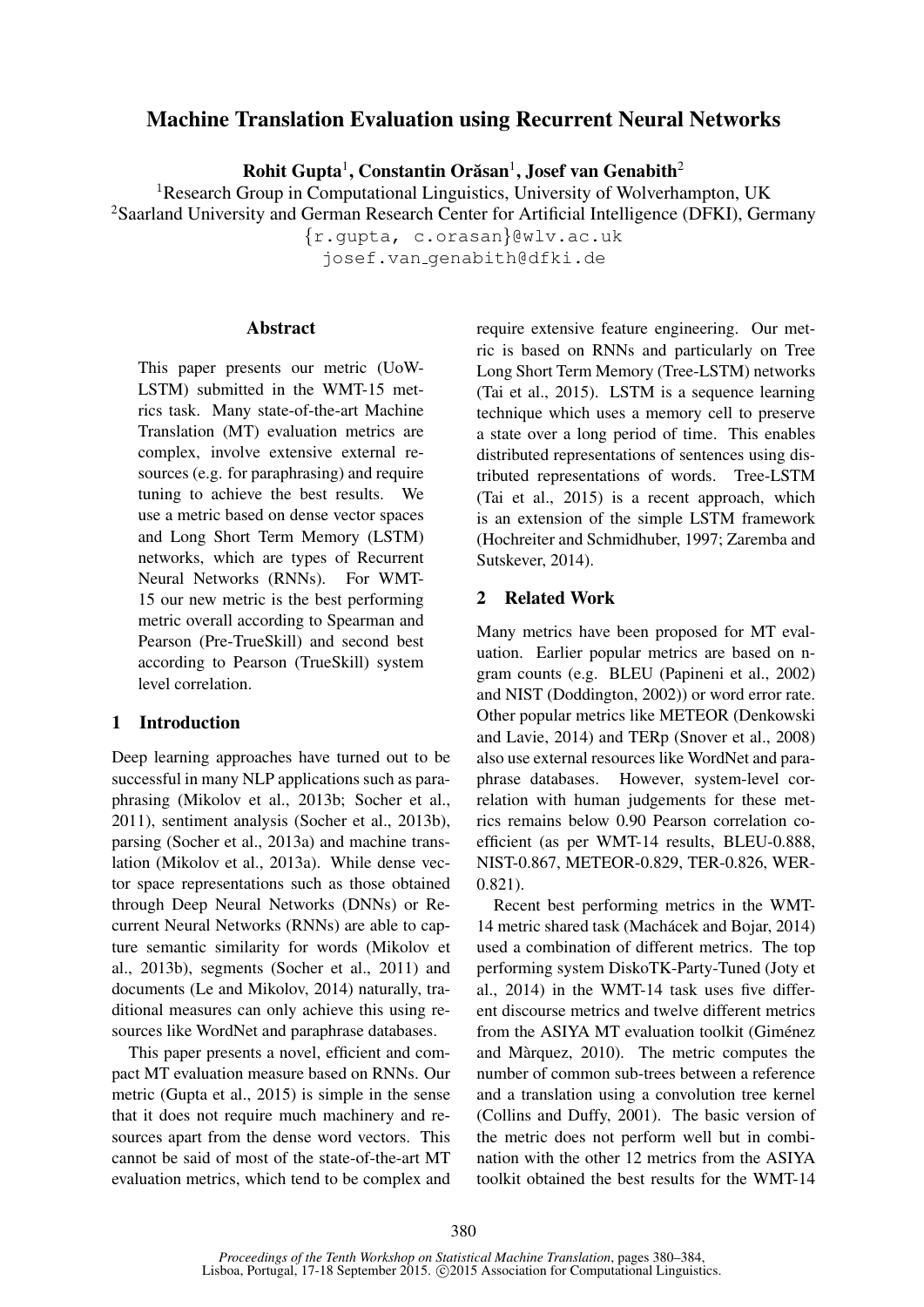metric shared task. Another top performing metric LAYERED (Gautam and Bhattacharyya, 2014), uses linear interpolation of different metrics. LAY-ERED uses BLEU and TER to capture lexical similarity, Hamming score and Kendall Tau Distance (Birch and Osborne, 2011) to identify syntactic similarity, and dependency parsing (De Marneffe et al., 2006) and the Universal Networking Language<sup>1</sup> for semantic similarity.

For our participation in the WMT-15 task, we used our metric ReVal (Gupta et al., 2015). ReVal metric is based on dense vector spaces and Tree Long Short Term Memory networks. This metric achieved state of the art results for the WMT-14 dataset. The metric including training data is available at https://github.com/rohitguptacs/ReVal.

## 3 LSTMs and Tree-LSTMs

Recurrent Neural Networks allow processing of arbitrary length sequences, but early RNNs had the problem of vanishing and exploding gradients (Bengio et al., 1994). RNNs with LSTM (Hochreiter and Schmidhuber, 1997) tackle this problem by introducing a memory cell composed of a unit called constant error carousel (CEC) with multiplicative input and output gate units. Input gates protect against irrelevant inputs and output gates against current irrelevant memory contents. This architecture is capable of capturing important pieces of information seen in a bigger context. Tree-LSTM is an extension of simple LSTM. A typical LSTM processes the information sequentially whereas Tree-LSTM architectures enable sentence representation through a syntactic structure. Equation (1) represents the composition of a hidden state vector for an LSTM architecture. For a simple LSTM,  $c_t$  represents the memory cell and  $o_t$  the output gate at time step  $t$  in a sequence. For Tree-LSTM,  $c_t$  represents the memory cell and  $o_t$ represents the output gate corresponding to node  $t$  in a tree. The structural processing of Tree-LSTM makes it more favourable for representing sentences. For example, dependency tree structure captures syntactic features and model parameters capture the importance of words (content vs. function words).

$$
h_t = o_t \odot \tanh c_t \tag{1}
$$

Figure 1 shows simple LSTM and Tree-LSTM architectures.



Figure 1: Tree-LSTM (left) and simple LSTM (right)

## 4 Evaluation Metric

We used the ReVal (Gupta et al., 2015) metric for this task. This metric represents both the reference  $(h_{ref})$  and the translation  $(h_{tra})$  using a dependency Tree-LSTM (Tai et al., 2015) and predicts the similarity score  $\hat{y}$  based on a neural network which considers both distance and angle between  $h_{ref}$  and  $h_{tra}$ :

$$
h_{\times} = h_{ref} \odot h_{tra}
$$
  
\n
$$
h_{+} = |h_{ref} - h_{tra}|
$$
  
\n
$$
h_{s} = \sigma \left( W^{(\times)} h_{\times} + W^{(+)} h_{+} + b^{(h)} \right)
$$
  
\n
$$
\hat{p}_{\theta} = \text{softmax} \left( W^{(p)} h_{s} + b^{(p)} \right)
$$
  
\n
$$
\hat{y} = r^{T} \hat{p}_{\theta}
$$
 (2)

where,  $\sigma$  is a sigmoid function,  $\hat{p}_{\theta}$  is the estimated probability distribution vector and  $r^T = [1 \ 2...K]$ . The cost function  $J(\theta)$  is defined over probability distributions p and  $\hat{p}_{\theta}$  using regularised Kullback-Leibler (KL) divergence.

$$
J(\theta) = \frac{1}{n} \sum_{i=1}^{n} \text{KL}\left(p^{(i)} || \hat{p}_{\theta}^{(i)}\right) + \frac{\lambda}{2} ||\theta||_2^2 \quad (3)
$$

In Equation 3, i represents the index of each training pair,  $n$  is the number of training pairs and  $p$  is the sparse target distribution such that  $y = r<sup>T</sup> p$  is defined as follows:

$$
p_j = \begin{cases} y - \lfloor y \rfloor, & j = \lfloor y \rfloor + 1 \\ \lfloor y \rfloor - y + 1, & j = \lfloor y \rfloor \\ 0 & \text{otherwise} \end{cases}
$$

<sup>1</sup> http://www.undl.org/unlsys/unl/unl2005/UW.htm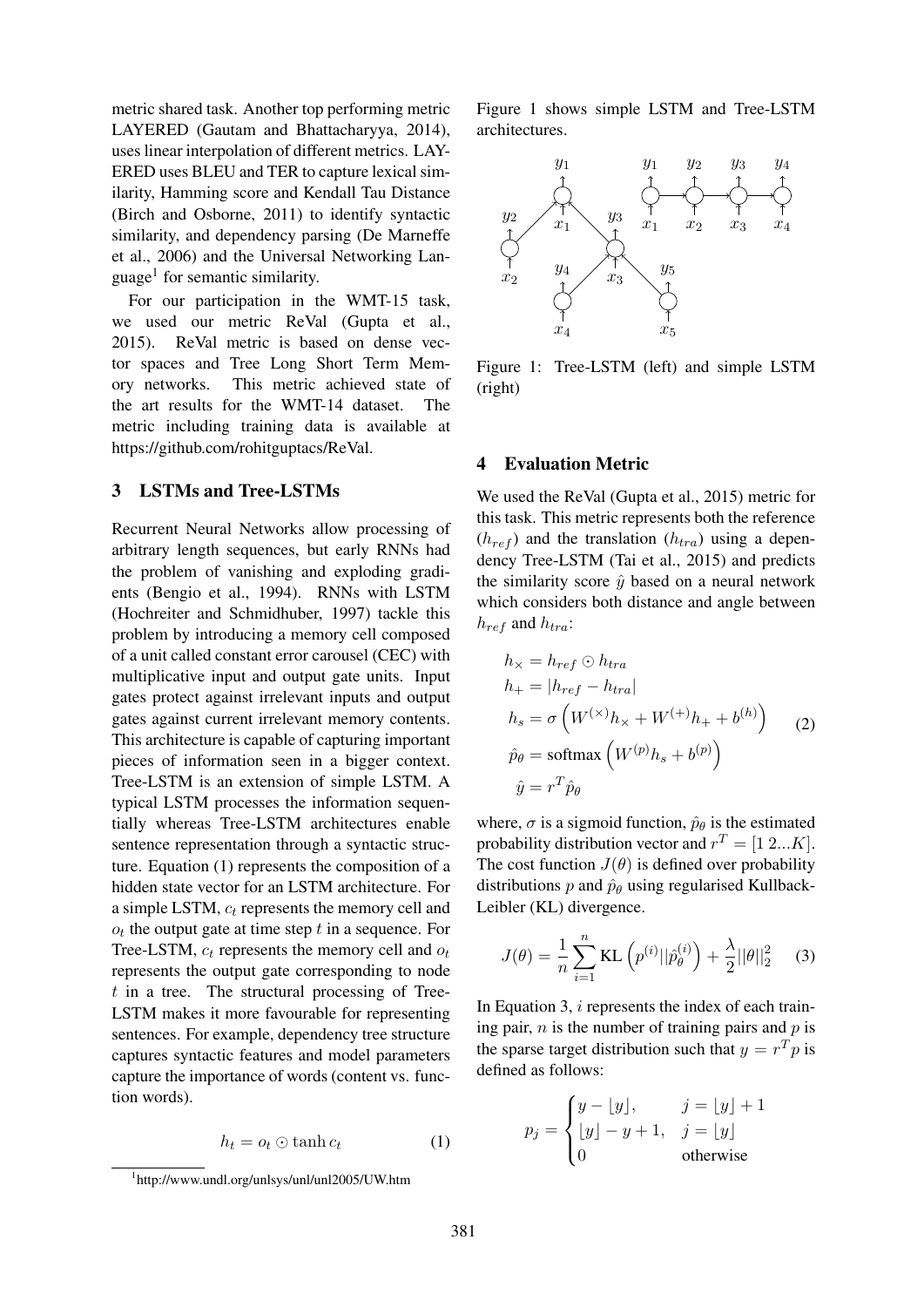|                                  |                    |                                                                                                                                                                                                                                                                  | $d$ e-en                                                                                                                                                                                                                                                                                                          | $\mathfrak{cs}$ -en                                                                                                                                                                            | $ru-en$                                                                                                                                                                                                                                                                                      |                                                                                                                                                                                                                                                                                                           | Pre-TrueSkills Avg                                                                                                                                                                                                                                                                                                                          |                                                                                                                                                                                                                                                                                                                                                                                                   |
|----------------------------------|--------------------|------------------------------------------------------------------------------------------------------------------------------------------------------------------------------------------------------------------------------------------------------------------|-------------------------------------------------------------------------------------------------------------------------------------------------------------------------------------------------------------------------------------------------------------------------------------------------------------------|------------------------------------------------------------------------------------------------------------------------------------------------------------------------------------------------|----------------------------------------------------------------------------------------------------------------------------------------------------------------------------------------------------------------------------------------------------------------------------------------------|-----------------------------------------------------------------------------------------------------------------------------------------------------------------------------------------------------------------------------------------------------------------------------------------------------------|---------------------------------------------------------------------------------------------------------------------------------------------------------------------------------------------------------------------------------------------------------------------------------------------------------------------------------------------|---------------------------------------------------------------------------------------------------------------------------------------------------------------------------------------------------------------------------------------------------------------------------------------------------------------------------------------------------------------------------------------------------|
| NLST-Wo                          | .003               |                                                                                                                                                                                                                                                                  |                                                                                                                                                                                                                                                                                                                   | $.983 + .003$                                                                                                                                                                                  |                                                                                                                                                                                                                                                                                              |                                                                                                                                                                                                                                                                                                           |                                                                                                                                                                                                                                                                                                                                             |                                                                                                                                                                                                                                                                                                                                                                                                   |
|                                  |                    |                                                                                                                                                                                                                                                                  |                                                                                                                                                                                                                                                                                                                   |                                                                                                                                                                                                |                                                                                                                                                                                                                                                                                              |                                                                                                                                                                                                                                                                                                           |                                                                                                                                                                                                                                                                                                                                             |                                                                                                                                                                                                                                                                                                                                                                                                   |
|                                  |                    |                                                                                                                                                                                                                                                                  |                                                                                                                                                                                                                                                                                                                   |                                                                                                                                                                                                |                                                                                                                                                                                                                                                                                              |                                                                                                                                                                                                                                                                                                           |                                                                                                                                                                                                                                                                                                                                             |                                                                                                                                                                                                                                                                                                                                                                                                   |
| DPMFCOMB<br>BEER_TREEPEL<br>DPMF |                    |                                                                                                                                                                                                                                                                  |                                                                                                                                                                                                                                                                                                                   |                                                                                                                                                                                                |                                                                                                                                                                                                                                                                                              |                                                                                                                                                                                                                                                                                                           |                                                                                                                                                                                                                                                                                                                                             |                                                                                                                                                                                                                                                                                                                                                                                                   |
| JPF-COBALT                       | <u>ge sige sig</u> | $\begin{array}{l} \textbf{f} = \textbf{m} \\ \hline 976 \pm .008 \\ 958 \pm .011 \\ 958 \pm .011 \\ 951 \pm .011 \\ 951 \pm .011 \\ 962 \pm .014 \\ 962 \pm .019 \\ 962 \pm .019 \\ 962 \pm .019 \\ 962 \pm .019 \\ 962 \pm .019 \\ 962 \pm .019 \\ \end{array}$ | $\begin{array}{r} 360 \pm 0.10 \\ 360 \pm 0.01 \\ \hline 973 \pm 0.09 \\ 952 \pm 0.12 \\ 100 \pm 0.01 \\ 100 \pm 0.01 \\ 100 \pm 0.01 \\ 100 \pm 0.01 \\ 100 \pm 0.01 \\ 100 \pm 0.01 \\ 100 \pm 0.01 \\ 100 \pm 0.01 \\ 100 \pm 0.01 \\ 100 \pm 0.01 \\ 100 \pm 0.01 \\ 100 \pm 0.01 \\ 100 \pm 0.01 \\ 100 \pm$ | $\begin{array}{r} 391 \pm .002 \\ 992 \pm .003 \\ 992 \pm .003 \\ 984 \pm .003 \\ 993 \pm .002 \\ 994 \pm .003 \\ 995 \pm .008 \\ 996 \pm .008 \\ 997 \pm .008 \\ 998 \pm .018 \\ \end{array}$ | $\begin{array}{r} 363 \pm .009 \\ \hline 974 \pm .008 \\ \hline 974 \pm .008 \\ \hline 981 \pm .008 \\ \hline 973 \pm .014 \\ \hline 973 \pm .012 \\ \hline 101 \pm .022 \\ \hline 117 \\ \hline 128 \\ \hline 139 \pm .013 \\ \hline 148 \\ \hline 159 \\ \hline 169 \\ \hline \end{array}$ | $\begin{array}{l} \textbf{PANg} \\ 10.10 \pm 0.000 \\ 2.00 \pm 0.000 \\ 1.00 \pm 0.000 \\ 2.00 \pm 0.000 \\ 2.00 \pm 0.000 \\ 3.00 \pm 0.000 \\ 4.00 \pm 0.000 \\ 5.00 \pm 0.000 \\ 6.00 \pm 0.000 \\ 7.00 \pm 0.000 \\ 8.00 \pm 0.000 \\ 8.00 \pm 0.000 \\ 1.00 \pm 0.000 \\ 1.00 \pm 0.000 \\ 1.00 \pm$ | $\begin{array}{l} \pmb{576 \pm .011} \\ \pmb{970 \pm .012} \\ \pmb{962 \pm .014} \\ \pmb{963 \pm .012} \\ \pmb{965 \pm .012} \\ \pmb{970 \pm .012} \\ \pmb{970 \pm .021} \\ \pmb{989 \pm .022} \\ \pmb{989 \pm .022} \\ \pmb{989 \pm .023} \\ \pmb{989 \pm .022} \\ \pmb{989 \pm .023} \\ \pmb{989 \pm .023} \\ \pmb{989 \pm .023} \\ \pmb$ | $\begin{array}{r} \textbf{SAY} \\ \textbf{SAY} \\ \textbf{.018} \\ \textbf{.031} \\ \textbf{.041} \\ \textbf{.051} \\ \textbf{.052} \\ \textbf{.063} \\ \textbf{.071} \\ \textbf{.083} \\ \textbf{.074} \\ \textbf{.083} \\ \textbf{.075} \\ \textbf{.084} \\ \textbf{.076} \\ \textbf{.085} \\ \textbf{.097} \\ \textbf{.098} \\ \textbf{.099} \\ \textbf{.099} \\ \textbf{.099} \\ \textbf{.09$ |
| BLEU                             |                    |                                                                                                                                                                                                                                                                  |                                                                                                                                                                                                                                                                                                                   |                                                                                                                                                                                                |                                                                                                                                                                                                                                                                                              |                                                                                                                                                                                                                                                                                                           |                                                                                                                                                                                                                                                                                                                                             |                                                                                                                                                                                                                                                                                                                                                                                                   |
|                                  |                    |                                                                                                                                                                                                                                                                  |                                                                                                                                                                                                                                                                                                                   |                                                                                                                                                                                                |                                                                                                                                                                                                                                                                                              |                                                                                                                                                                                                                                                                                                           |                                                                                                                                                                                                                                                                                                                                             |                                                                                                                                                                                                                                                                                                                                                                                                   |
|                                  |                    |                                                                                                                                                                                                                                                                  |                                                                                                                                                                                                                                                                                                                   |                                                                                                                                                                                                |                                                                                                                                                                                                                                                                                              |                                                                                                                                                                                                                                                                                                           |                                                                                                                                                                                                                                                                                                                                             |                                                                                                                                                                                                                                                                                                                                                                                                   |
|                                  |                    |                                                                                                                                                                                                                                                                  |                                                                                                                                                                                                                                                                                                                   |                                                                                                                                                                                                |                                                                                                                                                                                                                                                                                              |                                                                                                                                                                                                                                                                                                           |                                                                                                                                                                                                                                                                                                                                             |                                                                                                                                                                                                                                                                                                                                                                                                   |

Table 1: Results WMT-15 Evaluation: System-Level Correlations Table 1: Results WMT-15 Evaluation: System-Level Correlations

|                                         | ir-en                                                                                                                  | $\frac{1}{1}$                                                                                                    | $1e$ -en                                                                                                                                           |                                                                                                                                           |                                                                                                             |                                                                                                                                                                 |
|-----------------------------------------|------------------------------------------------------------------------------------------------------------------------|------------------------------------------------------------------------------------------------------------------|----------------------------------------------------------------------------------------------------------------------------------------------------|-------------------------------------------------------------------------------------------------------------------------------------------|-------------------------------------------------------------------------------------------------------------|-----------------------------------------------------------------------------------------------------------------------------------------------------------------|
| <b>UOW-LSTM</b>                         |                                                                                                                        |                                                                                                                  |                                                                                                                                                    | cs-en<br>.385 ± .008<br><b>.495 ±</b> .007                                                                                                | <b>ru-en</b><br>$.356 \pm .010$<br>$.418 \pm .013$<br>$.403 \pm .014$<br>$.393 \pm .013$<br>$.393 \pm .013$ |                                                                                                                                                                 |
|                                         |                                                                                                                        |                                                                                                                  |                                                                                                                                                    |                                                                                                                                           |                                                                                                             |                                                                                                                                                                 |
| DPMFCOMB<br>BEBR_TREEPEL<br>RATATOUILLE |                                                                                                                        |                                                                                                                  |                                                                                                                                                    |                                                                                                                                           |                                                                                                             |                                                                                                                                                                 |
|                                         | $\begin{array}{c} .332\pm .011\\ .395\pm .012\\ .389\pm .014\\ .389\pm .010\\ .998\pm .010\\ .396\pm .012 \end{array}$ |                                                                                                                  |                                                                                                                                                    | $\begin{array}{l} 2.00 \cdot \mp 2.9 \cdot \vec{r} \\ 2.00 \cdot \mp 72.5 \cdot \vec{r} \\ 2.00 \cdot \mp 12.5 \cdot \vec{r} \end{array}$ |                                                                                                             |                                                                                                                                                                 |
| UPF-COBALT                              |                                                                                                                        | $\begin{array}{l} .376 \pm .012 \\ .445 \pm .012 \\ .438 \pm .010 \\ .421 \pm .011 \\ .427 \pm .013 \end{array}$ | $\begin{array}{c} 375 \pm .011 \\ \textbf{482} \pm .009 \\ \textbf{447} \pm .008 \\ \textbf{447} \pm .010 \\ \textbf{441} \pm .010 \\ \end{array}$ |                                                                                                                                           |                                                                                                             | Average<br>$.365 \pm .011$<br>$.365 \pm .011$<br>$.447 \pm .011$<br>$.429 \pm .011$<br>$.425 \pm .010$<br>$.422 \pm .011$<br>$.422 \pm .011$<br>$.349 \pm .011$ |
| <b>SENTBLEL</b>                         | $358 \pm .013$                                                                                                         | $308 \pm .012$                                                                                                   | $360 \pm .011$                                                                                                                                     | $391 \pm .006$                                                                                                                            | $329 \pm .011$                                                                                              |                                                                                                                                                                 |
|                                         |                                                                                                                        |                                                                                                                  |                                                                                                                                                    |                                                                                                                                           |                                                                                                             |                                                                                                                                                                 |

Table 2: Results WMT-15 Evaluation: Segment-Level Correlations Table 2: Results WMT-15 Evaluation: Segment-Level Correlations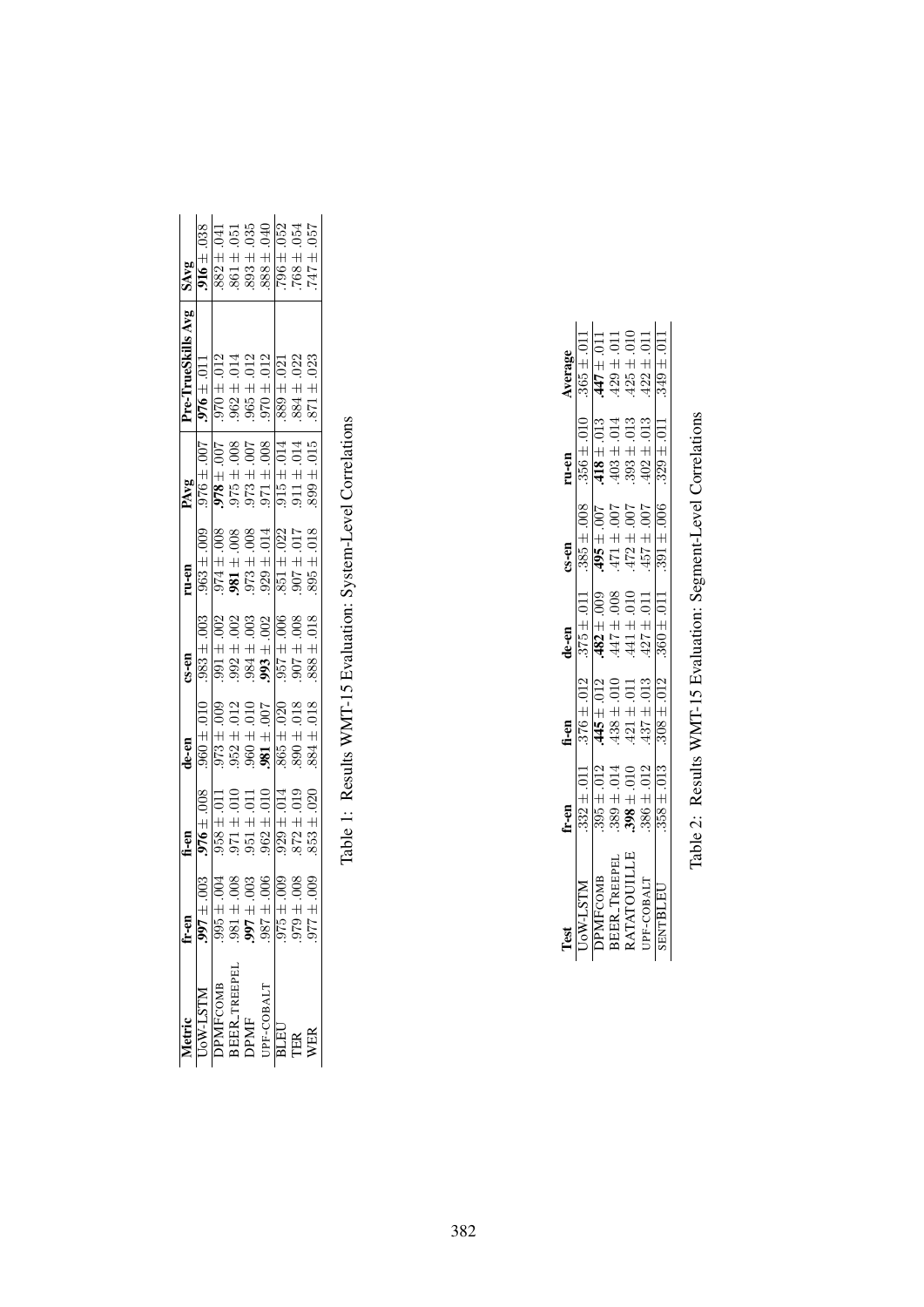for  $1 \leq j \leq K$ . Where,  $y \in [1, K]$  is the similarity score of a training pair. For example, for  $y = 2.7$ ,  $p^T = [0 \ 0.3 \ 0.7 \ 0 \ 0]$ . In our case, the similarity score  $y$  is a value between 1 and 5.

To compute our training data we automatically convert the human rankings of the WMT-13 evaluation data into similarity scores between the reference and the translation. These translationreference pairs labelled with similarity scores are used for training. We also augment the WMT-13 data with 4500 pairs from the SICK training set (Marelli et al., 2014), resulting in a training dataset of 14059 pairs in total.

The metric uses *Glove* word vectors (Pennington et al., 2014) and the simple LSTM, the dependency Tree-LSTM and neural network implementations by Tai et al. (2015). Training is performed using a mini batch size of 25 with learning rate 0.05 and regularization strength 0.0001. The memory dimension is 300, hidden dimension is 100 and compositional parameters are 541,800. Training is performed for 10 epochs. System level scores are computed by aggregating and normalising the segment level scores. Full details can be found in (Gupta et al.,  $2015$ ).<sup>2</sup>

# 5 Results

The results for WMT-15 are presented in Table 1 and Table 2.

Table 1 shows system-level Pearson correlation (TrueSkill) (see (Bojar et al., 2013) for difference between TrueSkill and Pre-TrueSkill systemranking approaches) obtained on different language pairs as well as average (PAvg) over all language pairs. The second last column shows average Pearson correlation (Pre-TrueSkill). The last column shows average Spearman correlation (SAvg). The 95% confidence level scores are obtained using bootstrap resampling as used in the WMT-2015 metric task evaluation. Table 2 shows results on segment-wise Kendall tau correlation.

The first section of Table 1 and Table 2 shows the results of our ReVal metric as UoW-LSTM, the second section shows the other four top performing metrics and the third section shows baseline metrics (BLEU, TER and WER for system-level and SENTBLEU for segment level).

Table 1 shows that our metric obtains the best results overall for both Pearson (Pre-TrueSkill)

and Spearman system-level correlation and second best overall using Pearson (TrueSkill) correlation. Table 2 shows that while improving over SENT-BLEU our metric does not obtain high segment level scores.

## 6 Conclusion and Future Work

Our dense-vector-space-based ReVal metric is simple, elegant and fully competitive with the best of the current complex alternative approaches that involve system combination, extensive external resources, feature engineering and tuning. In future work we will investigate the difference between system and segment level evaluation scores.

#### Acknowledgement

The research leading to these results has received funding from the People Programme (Marie Curie Actions) of the European Unions Seventh Framework Programme FP7/2007-2013/ under REA grant agreement no. 317471 and the EC- funded project QT21 under Horizon 2020, ICT 17, grant agreement no. 645452.

## References

- Yoshua Bengio, Patrice Simard, and Paolo Frasconi. 1994. Learning long-term dependencies with gradient descent is difficult. *IEEE Transactions on Neural Networks*, 5(2):157–166.
- Alexandra Birch and Miles Osborne. 2011. Reordering metrics for MT. In *Proceedings of the 49th Annual Meeting of the Association for Computational Linguistics: Human Language Technologies-Volume 1*, pages 1027–1035. Association for Computational Linguistics.
- Ondřej Bojar, Rajen Chatterjee, Barry Haddow, Matthias Huck, Philipp Koehn, Matteo Negri, and Lucia Specia. 2013. Findings of the 2013 Workshop on Statistical Machine Translation. In *Proceedings of the Eighth Workshop on Statistical Machine Translation*, pages 1–44, Sofia, Bulgaria, August. Association for Computational Linguistics.
- Michael Collins and Nigel Duffy. 2001. Convolution kernels for natural language. In *Advances in Neural Information Processing Systems*, pages 625–632.
- Marie-Catherine De Marneffe, Bill MacCartney, Christopher D Manning, et al. 2006. Generating typed dependency parses from phrase structure parses. In *Proceedings of LREC*, volume 6, pages 449–454.
- Michael Denkowski and Alon Lavie. 2014. Meteor universal: Language specific translation evaluation

<sup>&</sup>lt;sup>2</sup>Please refer to L+Sick(100, 300) in (Gupta et al., 2015) for more details and results on the WMT-14 settings.